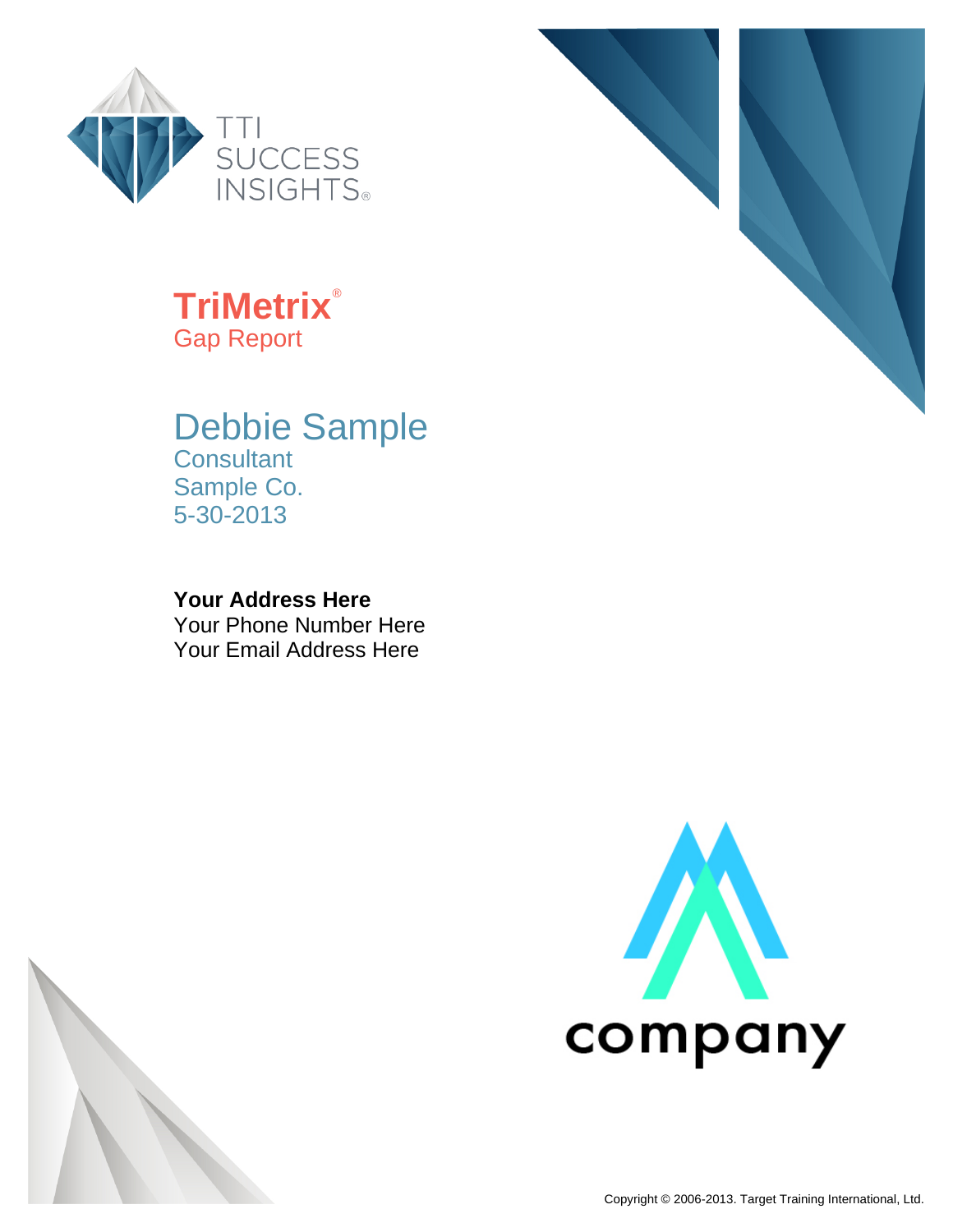

#### Introduction

Long-term superior performance is directly related to job fit. Job fit, in simple terms, is having the talent that the job requires.

Most people match some, but not necessarily all, job requirements. When this happens, we have a gap. The gap is nothing more than an area for development.

This report makes it easy for both manager and subordinate to discuss and develop a plan for personalized development.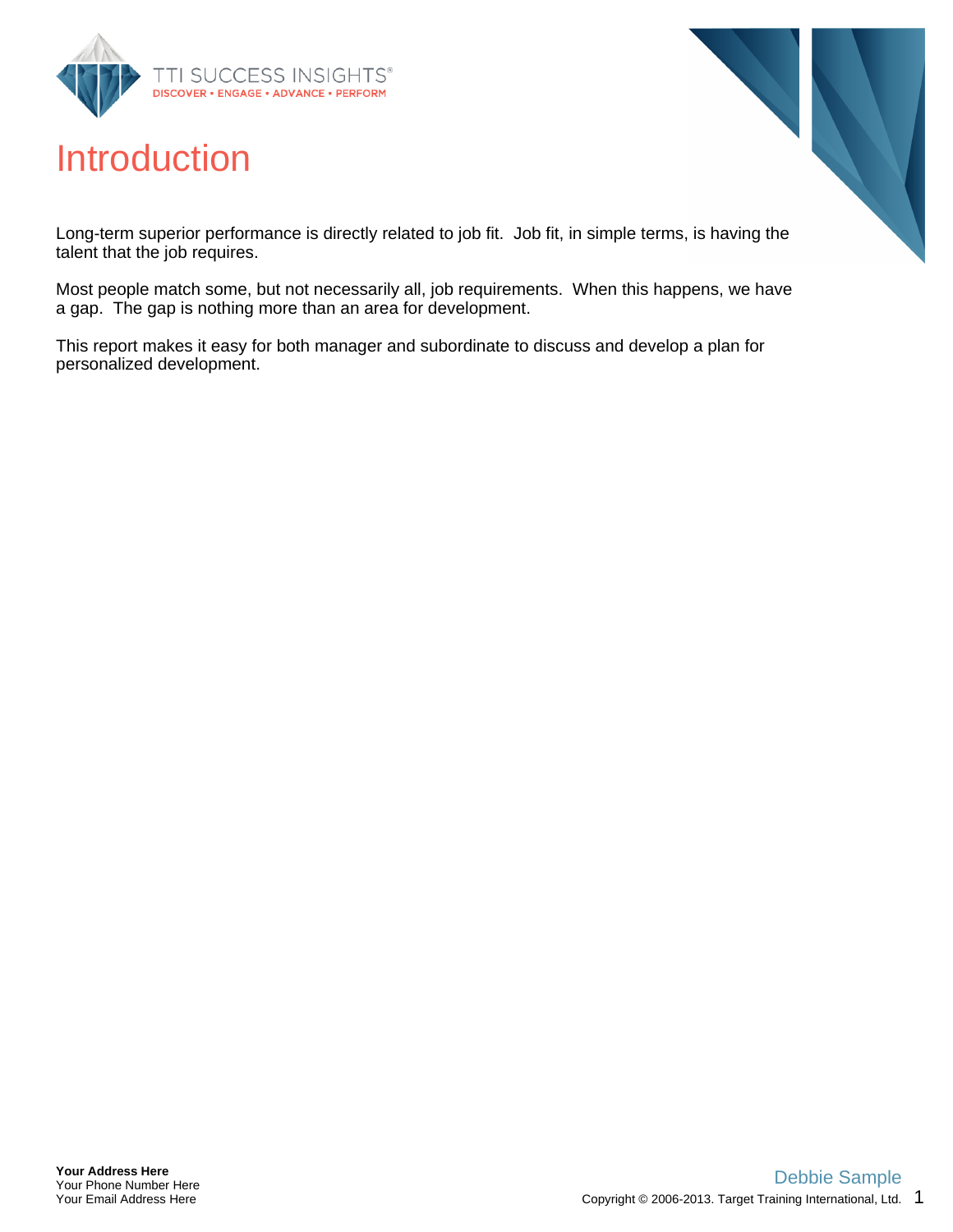

Your unique hierarchy of personal skills is key to your success. Knowing what they are is essential to reaching your goals. The graphs below rank your personal skills from top to bottom.

**1. Goal Achievement** - The overall ability to set, pursue and attain achievable goals, regardless of obstacles or circumstances.



\* 68% of the population falls within the shaded area.



**Your Address Here** Your Phone Number Here Your Email Address Here

Copyright  $@$  2006-2013. Target Training International, Ltd.  $2$ 

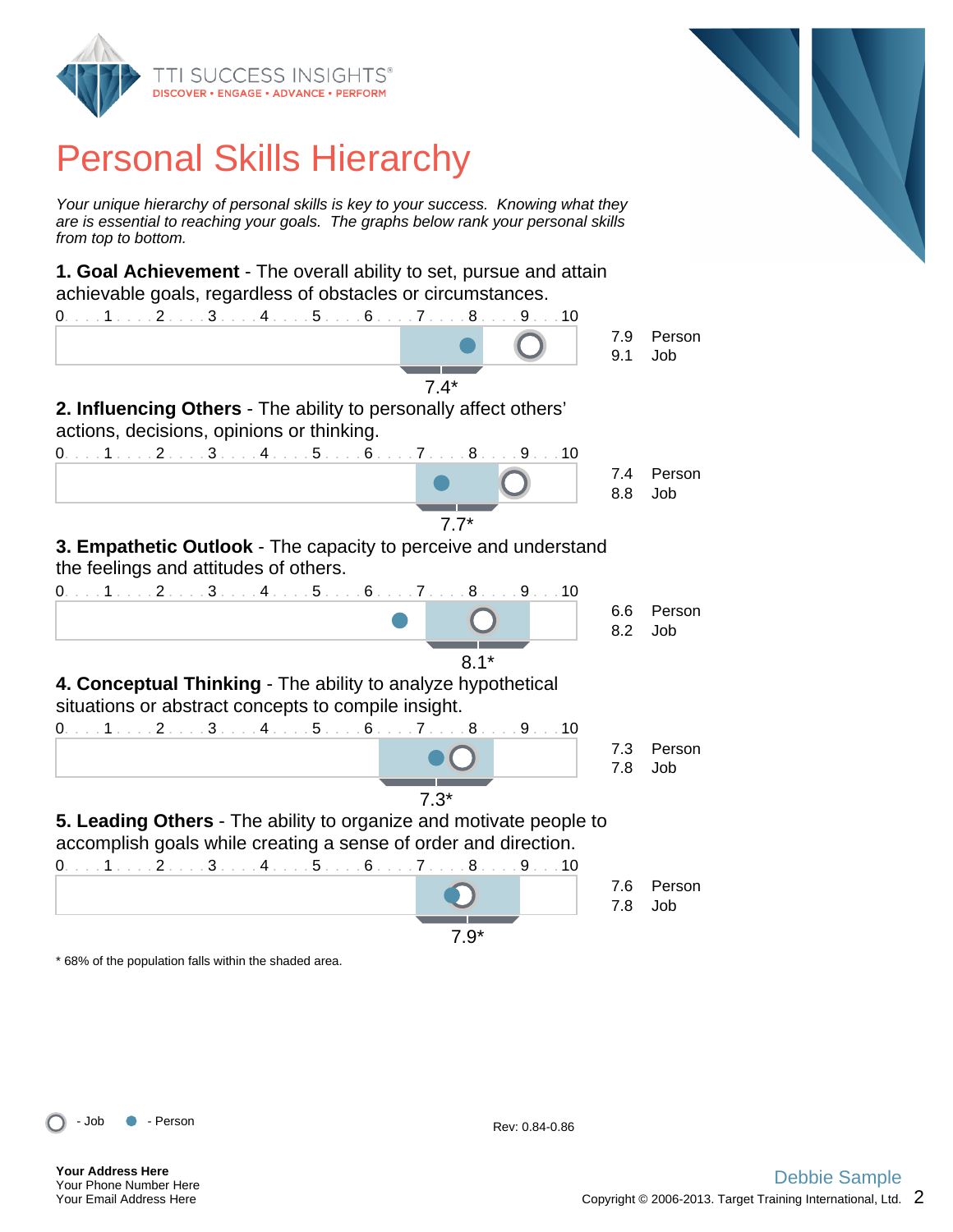



\* 68% of the population falls within the shaded area.

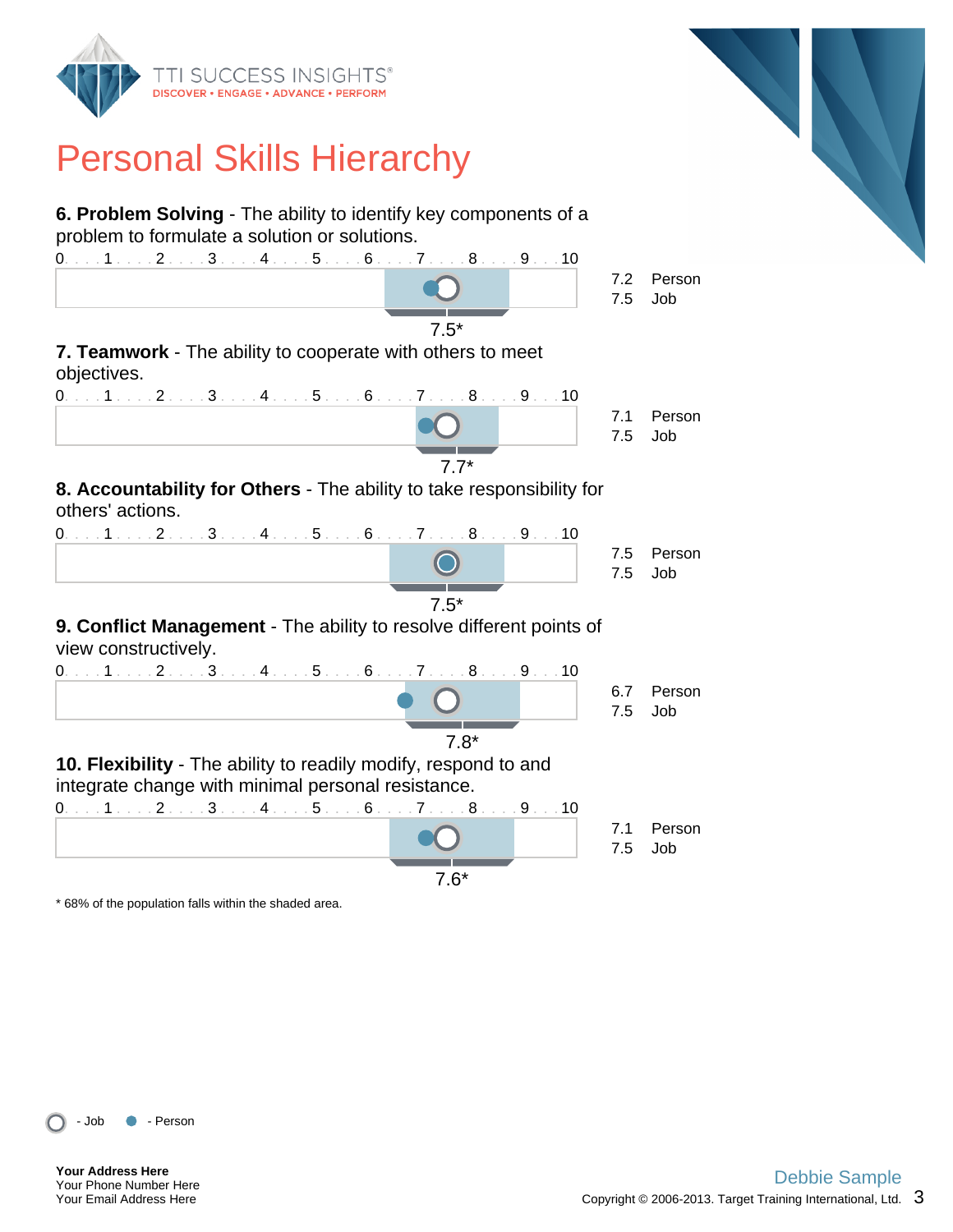

\* 68% of the population falls within the shaded area.



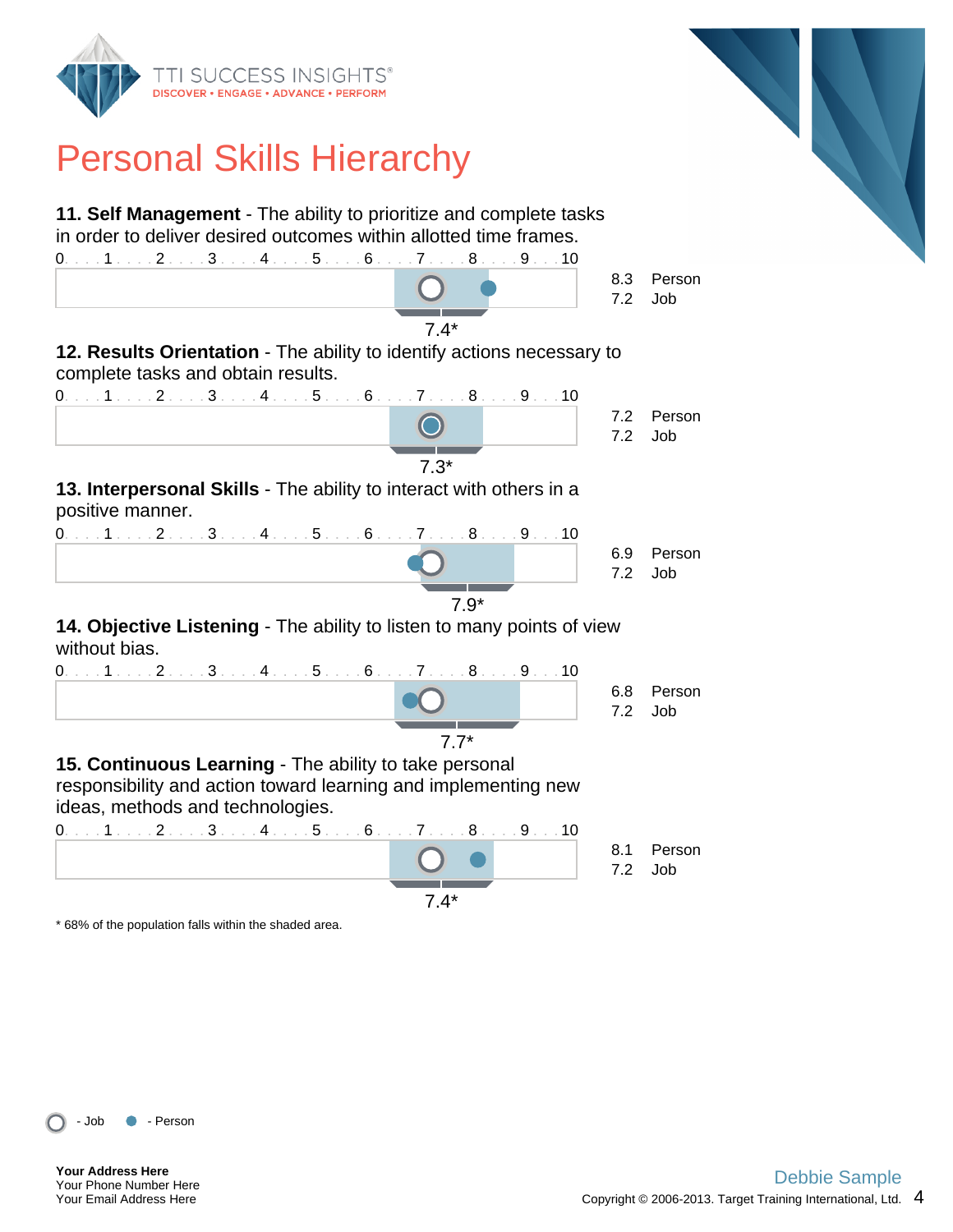



\* 68% of the population falls within the shaded area.

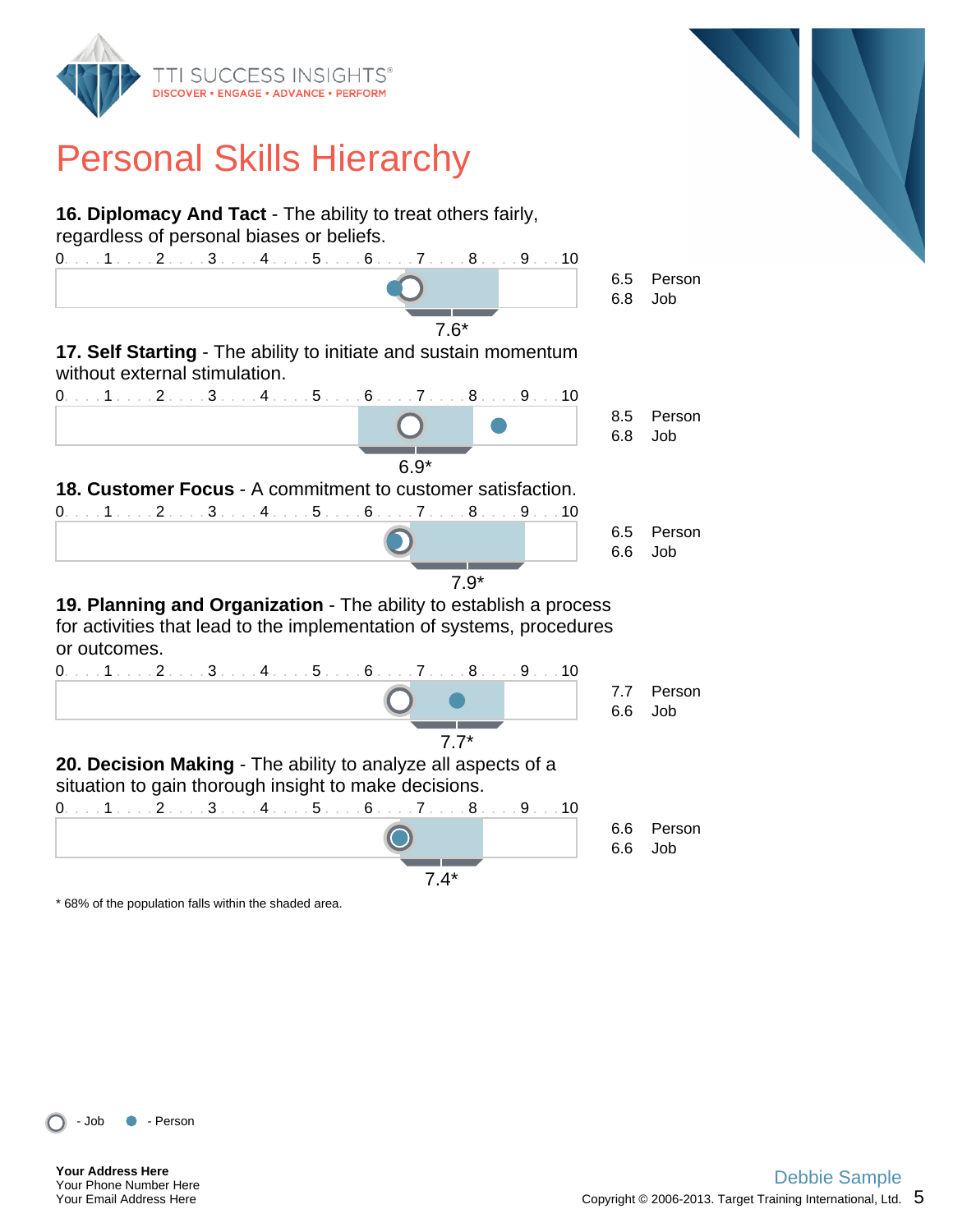

**21. Personal Accountability** - A measure of the capacity to be answerable for personal actions.



\* 68% of the population falls within the shaded area.



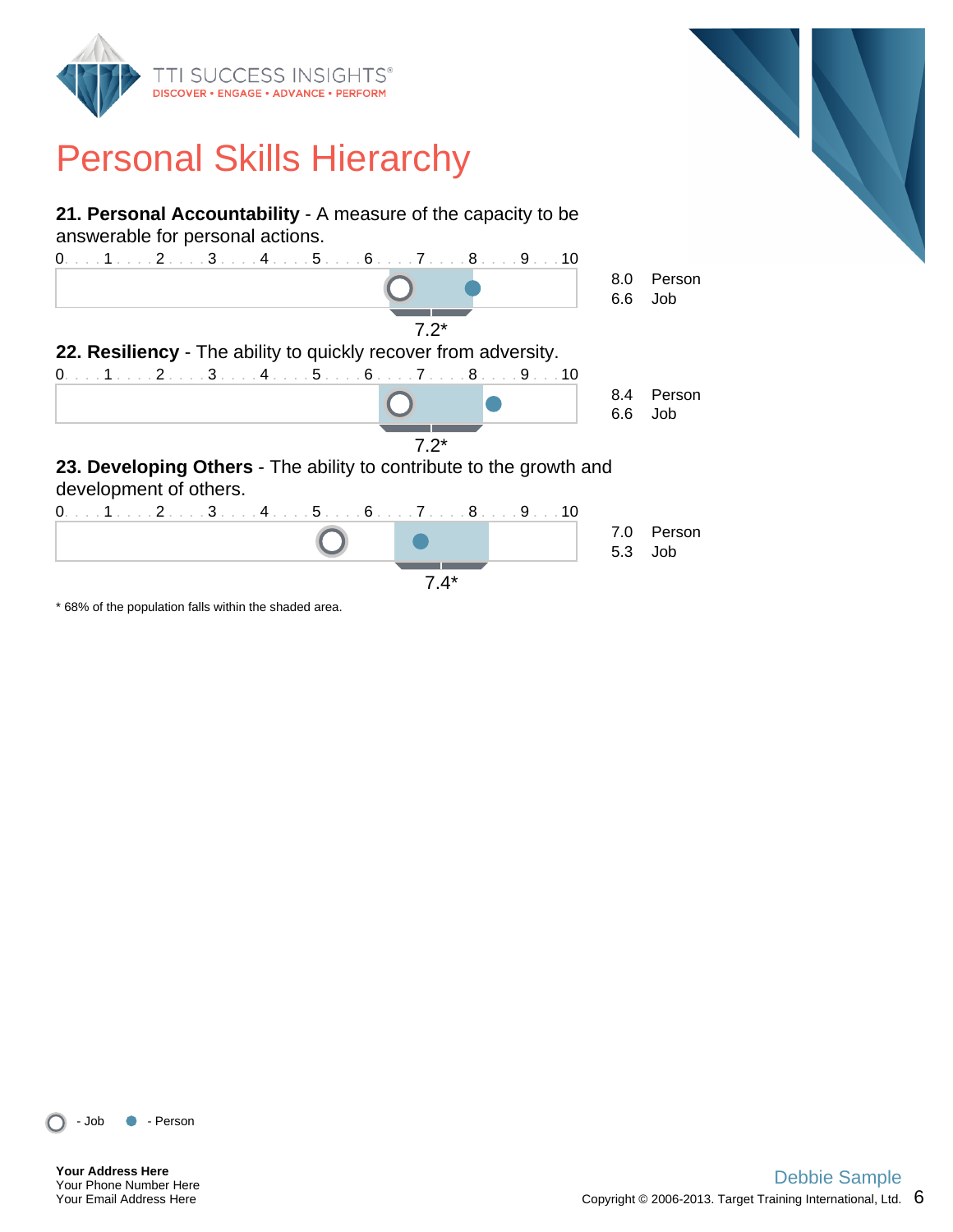

# Job Rewards/Culture Hierarchy

These graphs are based on the hierarchy of the job benchmark's rewards/culture in descending order from highest required by the job to the lowest. Gaps may point to a job culture that does not match the person's passion and may produce negative feelings about the job.

**1. Theoretical** - Rewards those who value knowledge for knowledge's sake, continuing education and intellectual growth. 0. . . . 1 . . . . 2 . . . . 3 . . . . 4 . . . . 5 . . . . 6 . . . . 7 . . . . 8 . . . . 9 . . . 10 6.5 Person 10.0 Job 5.8\* **2. Utilitarian/Economic** - Rewards those who value practical accomplishments, results and rewards for their investments of time, resources and energy. 0. . . . 1 . . . . 2 . . . . 3 . . . . 4 . . . . 5 . . . . 6 . . . . 7 . . . . 8 . . . . 9 . . . 10 4.8 Person 7.8 Job 6.0\* **3. Individualistic/Political** - Rewards those who value personal recognition, freedom, and control over their own destiny and others. 0. . . . 1 . . . . 2 . . . . 3 . . . . 4 . . . . 5 . . . . 6 . . . . 7 . . . . 8 . . . . 9 . . . 10 4.0 Person 6.0 Job 4.7\* **4. Social** - Rewards those who value opportunities to be of service to others and contribute to the progress and well being of society. 0. . . . 1 . . . . 2 . . . . 3 . . . . 4 . . . . 5 . . . . 6 . . . . 7 . . . . 8 . . . . 9 . . . 10 6.2 Person 3.2 Job 5.7\* **5. Traditional/Regulatory** - Rewards those who value traditions inherent in social structure, rules, regulations and principles. 0. . . . 1 . . . . 2 . . . . 3 . . . . 4 . . . . 5 . . . . 6 . . . . 7 . . . . 8 . . . . 9 . . . 10 5.7 Person 3.0 Job 4.5\*

O38% Of the population falls within the shaded area.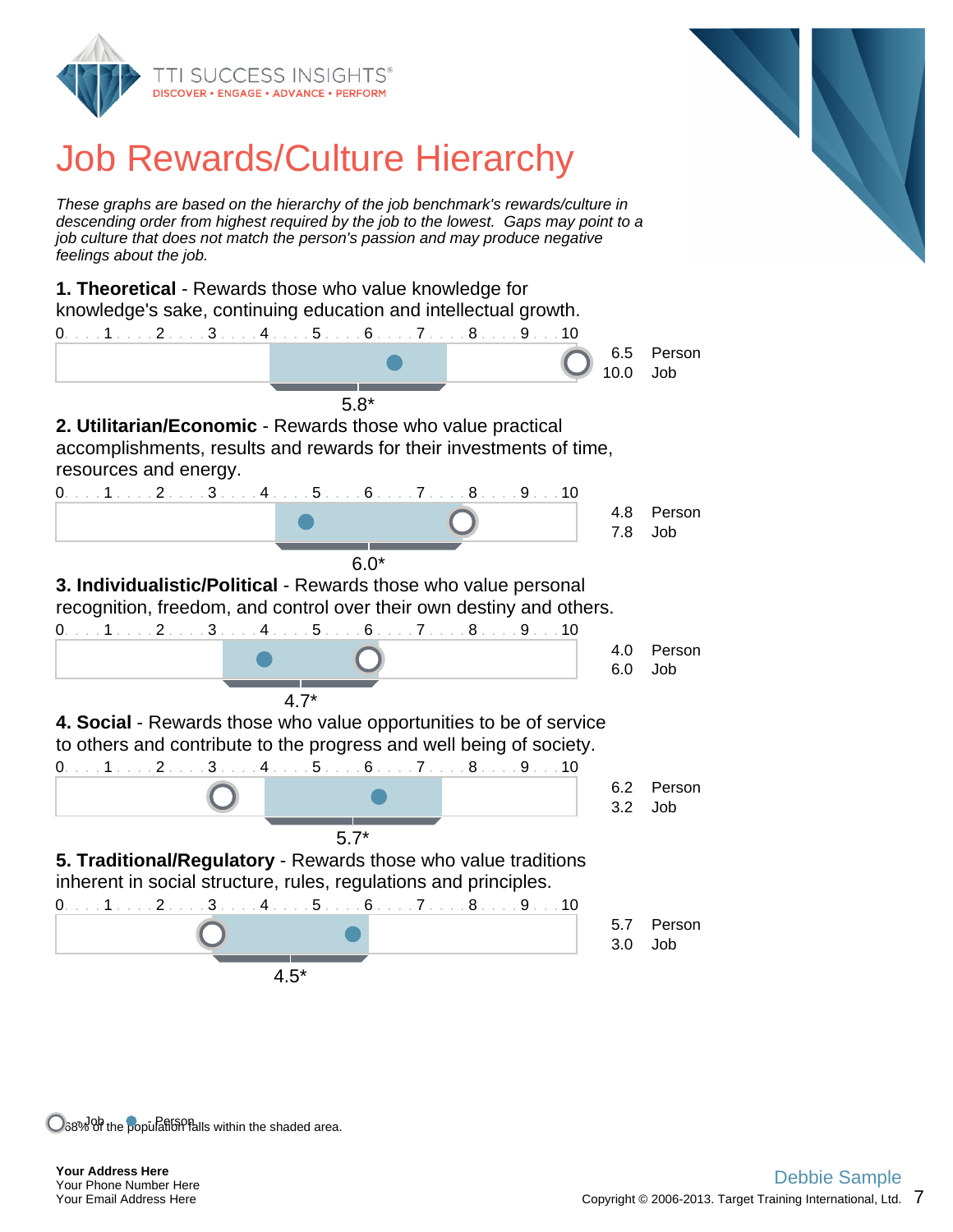

### Job Rewards/Culture Hierarchy

**6. Aesthetic** - Rewards those who value balance in their lives, creative self-expression, beauty and nature.





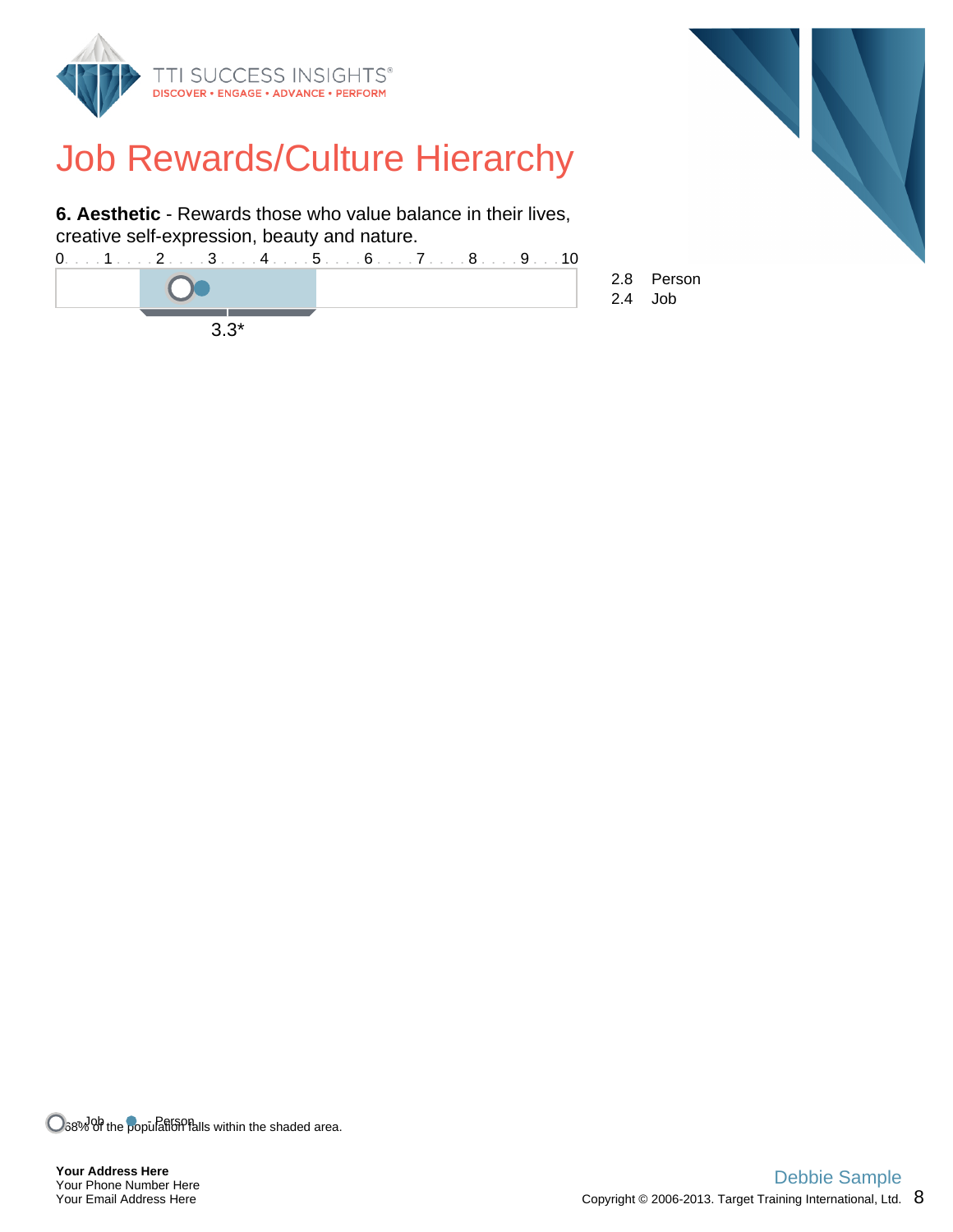

#### Behavioral Hierarchy

Your observable behavior and related emotions contribute to your success on the job. When matched to the job, they play a large role in enhancing your performance. The list below ranks your behavioral traits from the strongest to the weakest.



\* 68% of the population falls within the shaded area.



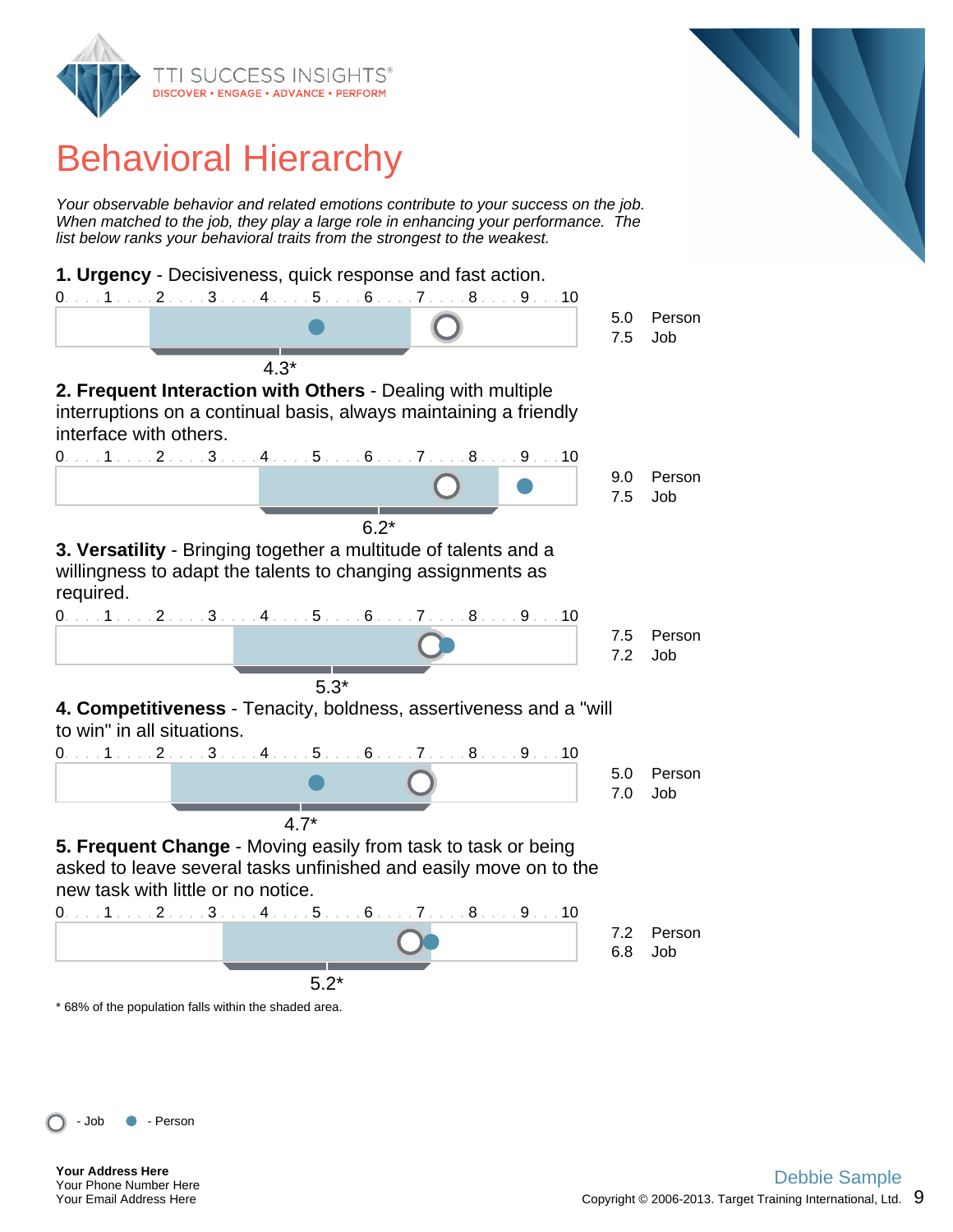

## Behavioral Hierarchy

**6. People Oriented** - Spending a high percentage of time successfully working with a wide range of people from diverse backgrounds to achieve "win-win" outcomes.



\* 68% of the population falls within the shaded area.

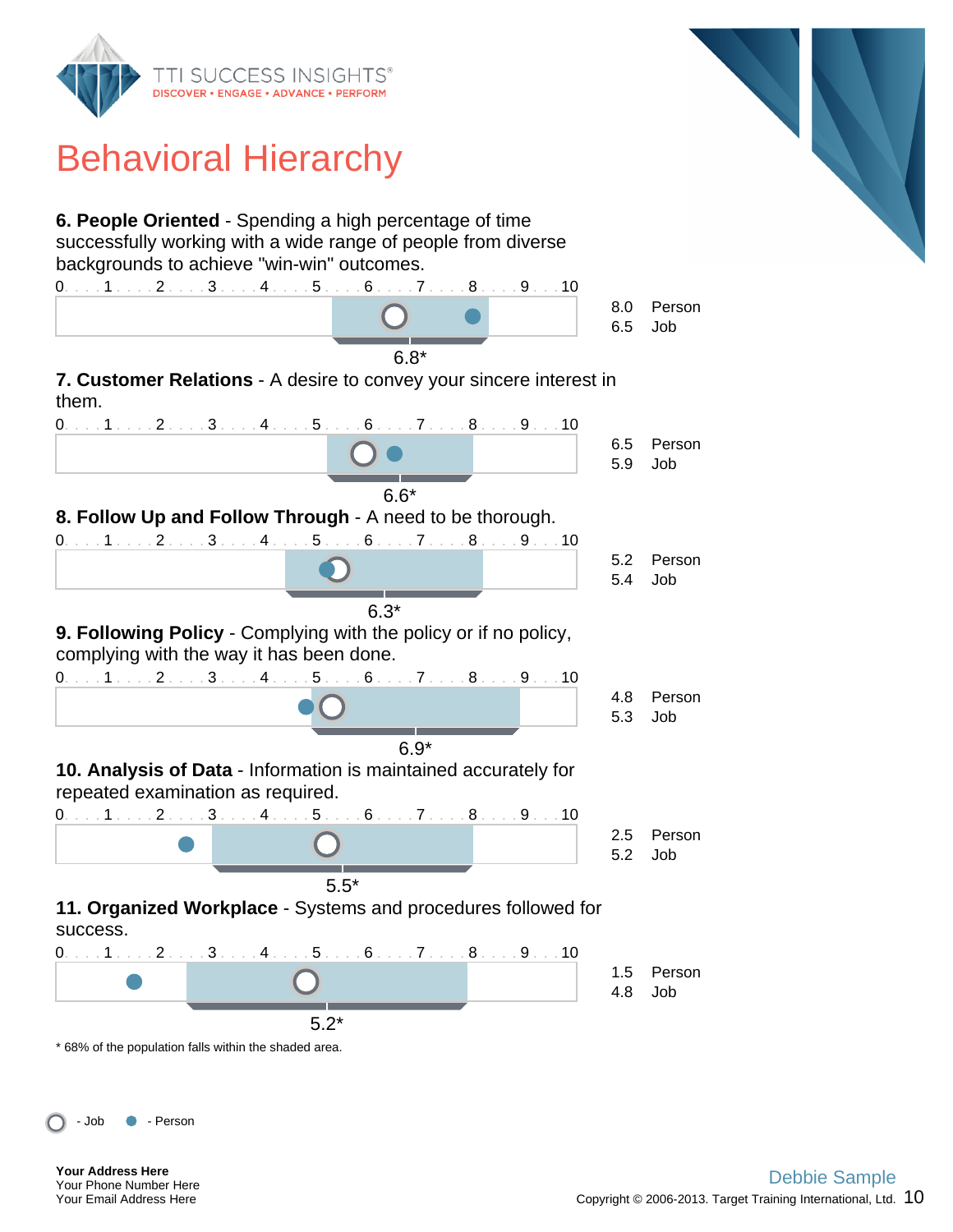

\* 68% of the population falls within the shaded area.



**Your Address Here** Your Phone Number Here Your Email Address Here

- Job - Person SIA: 44-84-52-12 (15) SIN: 47-94-56-12 (15)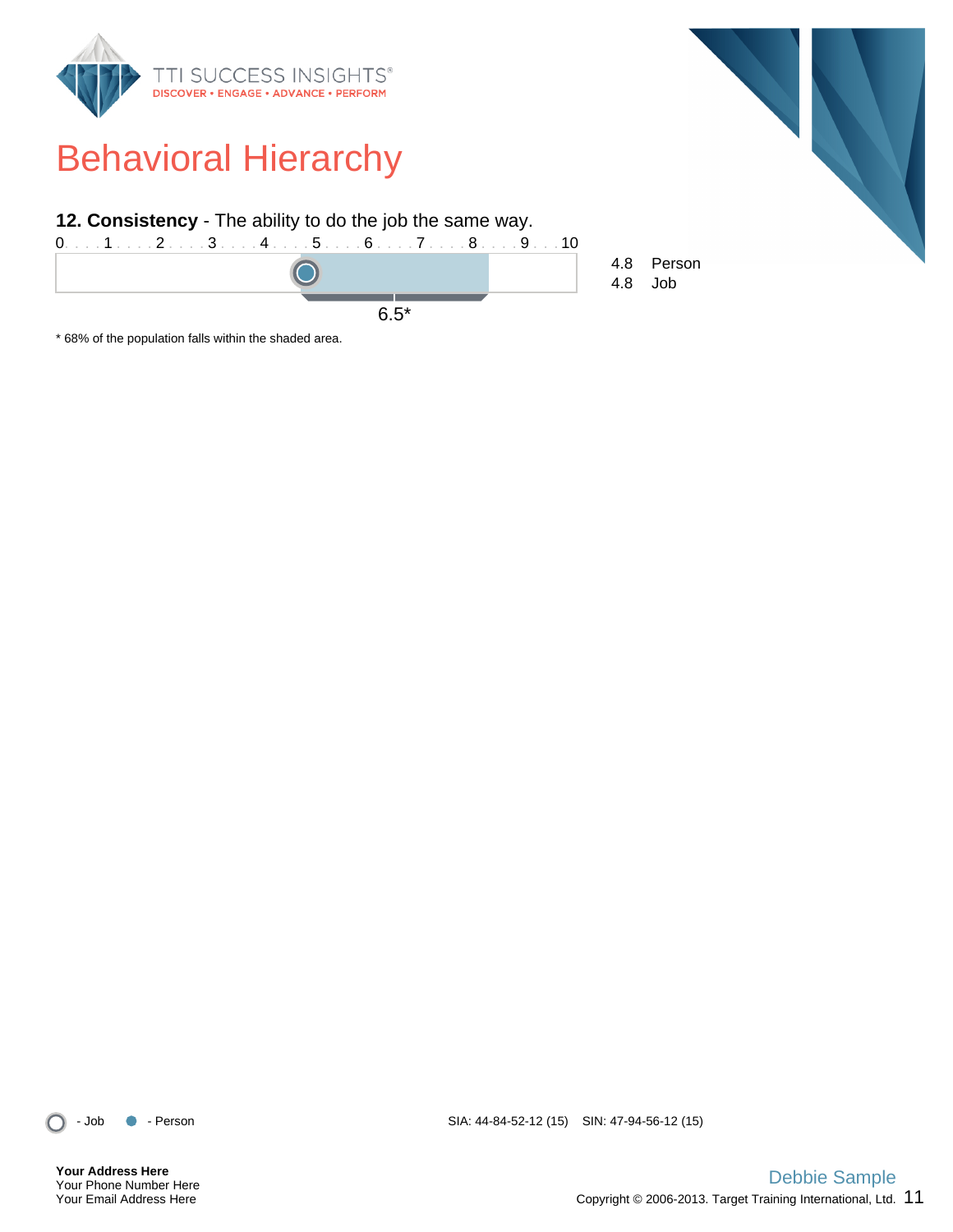

#### Dimensional Balance For Consulting and Coaching

- **★ Population mean**
- Overvaluation
- O Neutral valuation
- Undervaluation



**Rev: 0.84-0.86**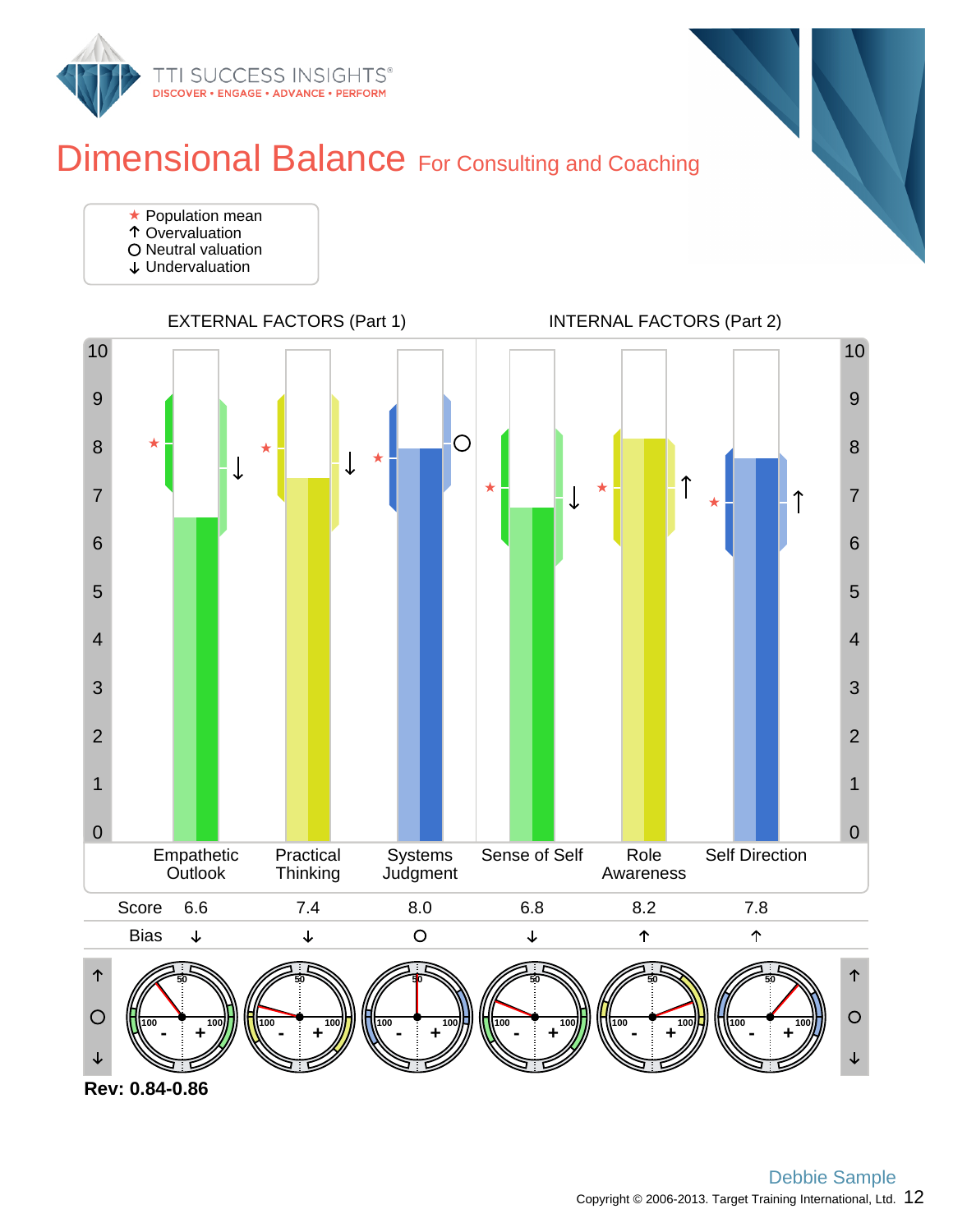

#### Core Skills List For Consulting and Coaching

|     |     | <b>Score Mean Description</b>            |     |     | <b>Score Mean Description</b> |
|-----|-----|------------------------------------------|-----|-----|-------------------------------|
| 9.0 | 7.3 | <b>Consistency and Reliability</b>       | 7.2 | 7.6 | Concrete Or                   |
| 9.0 | 7.3 | <b>Job Ethic</b>                         | 7.2 | 7.3 | <b>Results Orie</b>           |
| 8.9 | 7.3 | Sense of Mission                         | 7.2 | 7.5 | Problem Sol                   |
| 8.7 | 7.4 | Enjoyment of the Job                     | 7.0 | 7.4 | Developing                    |
| 8.6 | 7.4 | Self Confidence                          | 7.0 | 7.1 | <b>Gaining Cor</b>            |
| 8.5 | 7.8 | <b>Persuading Others</b>                 | 6.9 | 6.7 | Self Assessi                  |
| 8.5 | 6.9 | Initiative                               | 6.9 | 7.1 | Role Confid                   |
| 8.5 | 7.2 | Persistence                              | 6.8 | 7.9 | <b>Correcting C</b>           |
| 8.3 | 7.1 | <b>Personal Drive</b>                    | 6.8 | 7.3 | Sense of Se                   |
| 8.3 | 7.6 | <b>Realistic Personal Goal Setting</b>   | 6.8 | 7.7 | <b>Evaluating V</b>           |
| 8.3 | 7.6 | Long Range Planning                      | 6.7 | 7.0 | Balanced De                   |
| 8.3 | 7.4 | <b>Handling Rejection</b>                | 6.7 | 7.8 | Relating to 0                 |
| 8.3 | 7.4 | Self Management                          | 6.6 | 7.6 | <b>Using Comn</b>             |
| 8.2 | 7.1 | <b>Role Awareness</b>                    | 6.6 | 8.1 | Empathetic                    |
| 8.0 | 8.0 | <b>Following Directions</b>              | 6.5 | 7.8 | Monitoring C                  |
| 8.0 | 7.2 | <b>Personal Accountability</b>           | 6.4 | 8.0 | Attention to                  |
| 8.0 | 6.9 | <b>Meeting Standards</b>                 | 6.1 | 7.9 | <b>Attitude Tow</b>           |
| 8.0 | 8.0 | <b>Respect for Policies</b>              | 6.1 | 7.8 | Freedom fro                   |
| 8.0 | 7.8 | <b>Systems Judgment</b>                  | 6.1 | 7.9 | Sensitivity to                |
| 8.0 | 7.2 | <b>Taking Responsibility</b>             | 6.1 | 8.1 | Personal Re                   |
| 7.9 | 7.3 | <b>Surrendering Control</b>              | 6.0 | 7.7 | <b>Evaluating C</b>           |
| 7.9 | 7.9 | <b>Conveying Role Value</b>              | 5.9 | 7.0 | <b>Intuitive Dec</b>          |
| 7.8 | 7.5 | Sense of Timing                          | 5.9 | 7.6 | Integrative A                 |
| 7.8 | 6.9 | <b>Self Direction</b>                    | 5.8 | 7.0 | <b>Handling Str</b>           |
| 7.8 | 7.6 | <b>Status and Recognition</b>            | 5.5 | 8.3 | Theoretical I                 |
| 7.8 | 7.7 | Sense of Belonging                       |     |     |                               |
| 7.8 | 8.1 | Self Improvement                         |     |     |                               |
| 7.8 | 8.0 | <b>Material Possessions</b>              |     |     |                               |
| 7.7 | 7.4 | <b>Project and Goal Focus</b>            |     |     |                               |
| 7.7 | 7.7 | <b>Realistic Expectations</b>            |     |     |                               |
| 7.7 | 7.9 | <b>Proactive Thinking</b>                |     |     |                               |
| 7.6 | 7.9 | <b>Leading Others</b>                    |     |     |                               |
| 7.6 | 7.5 | <b>Quality Orientation</b>               |     |     |                               |
| 7.5 | 7.5 | <b>Accountability for Others</b>         |     |     |                               |
| 7.5 | 8.2 | <b>Realistic Goal Setting for Others</b> |     |     |                               |
| 7.4 | 7.3 | <b>Project Scheduling</b>                |     |     |                               |
| 7.4 | 8.1 | <b>Understanding Motivational Needs</b>  |     |     |                               |
| 7.4 | 7.9 | <b>Emotional Control</b>                 |     |     |                               |
| 7.4 | 8.0 | <b>Practical Thinking</b>                |     |     |                               |
| 7.3 | 7.3 | <b>Conceptual Thinking</b>               |     |     |                               |
| 7.3 | 7.1 | <b>Internal Self Control</b>             |     |     |                               |

|     |     | <b>Score Mean Description</b>      |
|-----|-----|------------------------------------|
| 7.2 | 7.6 | <b>Concrete Organization</b>       |
| 7.2 | 7.3 | <b>Results Orientation</b>         |
| 7.2 | 7.5 | <b>Problem Solving</b>             |
| 7.0 | 7.4 | <b>Developing Others</b>           |
| 7.0 | 7.1 | <b>Gaining Commitment</b>          |
| 6.9 | 6.7 | <b>Self Assessment</b>             |
| 6.9 | 7.1 | <b>Role Confidence</b>             |
| 6.8 | 7.9 | <b>Correcting Others</b>           |
| 6.8 | 7.3 | Sense of Self                      |
| 6.8 | 7.7 | <b>Evaluating What is Said</b>     |
| 6.7 | 7.0 | <b>Balanced Decision Making</b>    |
| 6.7 | 7.8 | <b>Relating to Others</b>          |
| 6.6 | 7.6 | <b>Using Common Sense</b>          |
| 6.6 | 8.1 | <b>Empathetic Outlook</b>          |
| 6.5 | 7.8 | <b>Monitoring Others</b>           |
| 6.4 | 8.0 | <b>Attention to Detail</b>         |
| 6.1 | 7.9 | <b>Attitude Toward Others</b>      |
| 6.1 | 7.8 | <b>Freedom from Prejudices</b>     |
| 6.1 | 7.9 | Sensitivity to Others              |
| 6.1 | 8.1 | <b>Personal Relationships</b>      |
| 6.0 | 7.7 | <b>Evaluating Others</b>           |
| 5.9 | 7.0 | <b>Intuitive Decision Making</b>   |
| 5.9 | 7.6 | <b>Integrative Ability</b>         |
| 5.8 | 7.0 | <b>Handling Stress</b>             |
| 5.5 | 8.3 | <b>Theoretical Problem Solving</b> |
|     |     |                                    |
|     |     |                                    |
|     |     |                                    |
|     |     |                                    |
|     |     |                                    |
|     |     |                                    |
|     |     |                                    |
|     |     |                                    |
|     |     |                                    |
|     |     |                                    |
|     |     |                                    |
|     |     |                                    |
|     |     |                                    |
|     |     |                                    |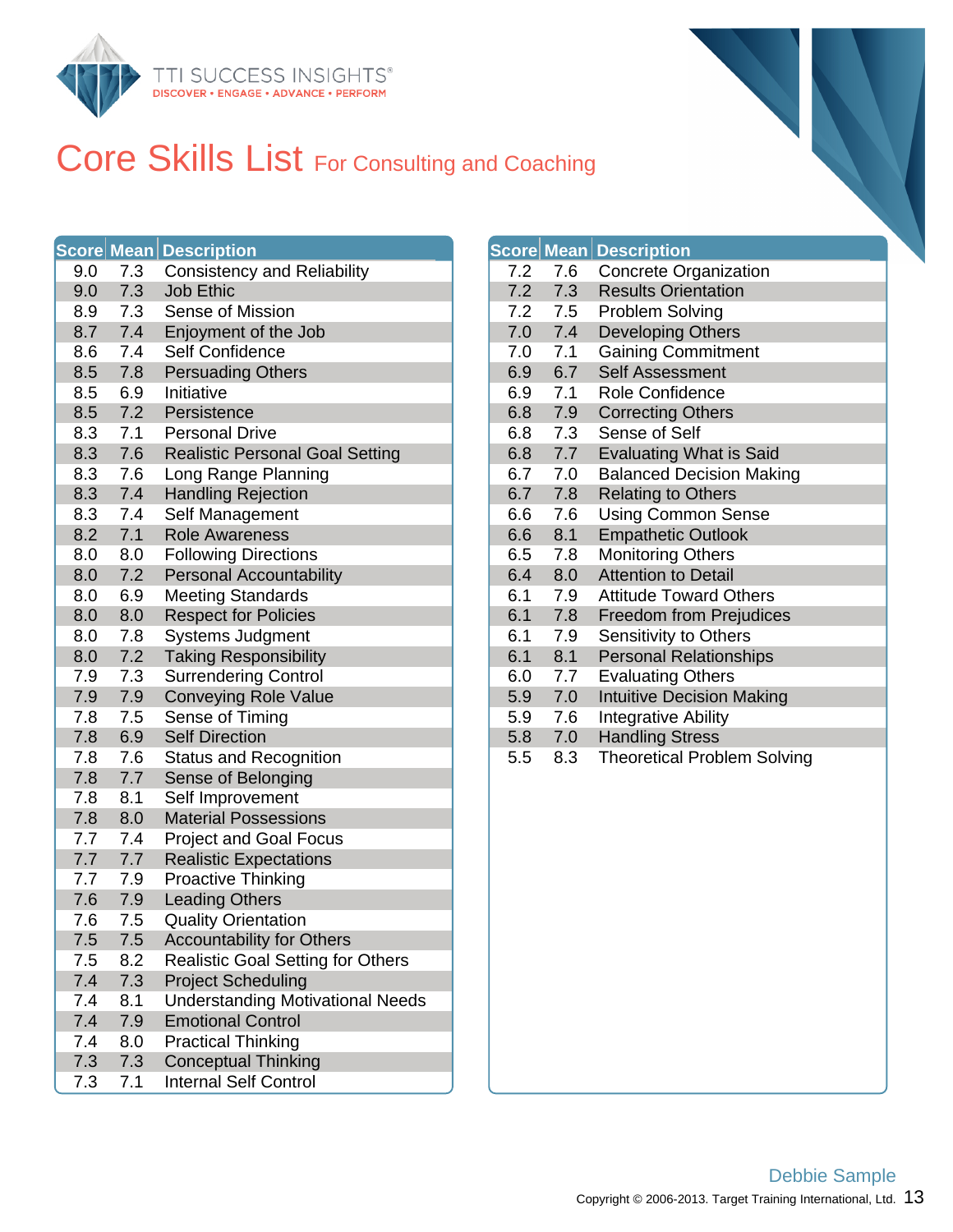

#### Core Skills List For Consulting and Coaching

|     |     | <b>Score Mean Description</b>      |     |     | <b>Score Mean Description</b> |
|-----|-----|------------------------------------|-----|-----|-------------------------------|
| 7.5 | 7.5 | <b>Accountability for Others</b>   | 7.7 | 7.7 | Realistic Ex                  |
| 6.4 | 8.0 | <b>Attention to Detail</b>         | 7.5 | 8.2 | <b>Realistic Go</b>           |
| 6.1 | 7.9 | <b>Attitude Toward Others</b>      | 8.3 | 7.6 | Realistic Pe                  |
| 6.7 | 7.0 | <b>Balanced Decision Making</b>    | 6.7 | 7.8 | Relating to 0                 |
| 7.3 | 7.3 | <b>Conceptual Thinking</b>         | 8.0 | 8.0 | Respect for                   |
| 7.2 | 7.6 | <b>Concrete Organization</b>       | 7.2 | 7.3 | <b>Results Orie</b>           |
| 9.0 | 7.3 | <b>Consistency and Reliability</b> | 8.2 | 7.1 | <b>Role Awarer</b>            |
| 7.9 | 7.9 | <b>Conveying Role Value</b>        | 6.9 | 7.1 | Role Confid                   |
| 6.8 | 7.9 | <b>Correcting Others</b>           | 6.9 | 6.7 | Self Assessi                  |
| 7.0 | 7.4 | <b>Developing Others</b>           | 8.6 | 7.4 | Self Confide                  |
| 7.4 | 7.9 | <b>Emotional Control</b>           | 7.8 | 6.9 | <b>Self Directio</b>          |
| 6.6 | 8.1 | <b>Empathetic Outlook</b>          | 7.8 | 8.1 | Self Improve                  |
| 8.7 | 7.4 | Enjoyment of the Job               | 8.3 | 7.4 | Self Manage                   |
| 6.0 | 7.7 | <b>Evaluating Others</b>           | 7.8 | 7.7 | Sense of Be                   |
| 6.8 | 7.7 | <b>Evaluating What is Said</b>     | 8.9 | 7.3 | Sense of Mi                   |
| 8.0 | 8.0 | <b>Following Directions</b>        | 6.8 | 7.3 | Sense of Se                   |
| 6.1 | 7.8 | Freedom from Prejudices            | 7.8 | 7.5 | Sense of Tir                  |
| 7.0 | 7.1 | <b>Gaining Commitment</b>          | 6.1 | 7.9 | Sensitivity to                |
| 8.3 | 7.4 | <b>Handling Rejection</b>          | 7.8 | 7.6 | Status and F                  |
| 5.8 | 7.0 | <b>Handling Stress</b>             | 7.9 | 7.3 | Surrendering                  |
| 8.5 | 6.9 | Initiative                         | 8.0 | 7.8 | Systems Ju                    |
| 5.9 | 7.6 | <b>Integrative Ability</b>         | 8.0 | 7.2 | <b>Taking Resp</b>            |
| 7.3 | 7.1 | <b>Internal Self Control</b>       | 5.5 | 8.3 | Theoretical I                 |
| 5.9 | 7.0 | <b>Intuitive Decision Making</b>   | 7.4 | 8.1 | Understandi                   |
| 9.0 | 7.3 | Job Ethic                          | 6.6 | 7.6 | <b>Using Comn</b>             |
| 7.6 | 7.9 | <b>Leading Others</b>              |     |     |                               |
| 8.3 | 7.6 | Long Range Planning                |     |     |                               |
| 7.8 | 8.0 | <b>Material Possessions</b>        |     |     |                               |
| 8.0 | 6.9 | <b>Meeting Standards</b>           |     |     |                               |
| 6.5 | 7.8 | <b>Monitoring Others</b>           |     |     |                               |
| 8.5 | 7.2 | Persistence                        |     |     |                               |
| 8.0 | 7.2 | <b>Personal Accountability</b>     |     |     |                               |
| 8.3 | 7.1 | <b>Personal Drive</b>              |     |     |                               |
| 6.1 | 8.1 | <b>Personal Relationships</b>      |     |     |                               |
| 8.5 | 7.8 | <b>Persuading Others</b>           |     |     |                               |
| 7.4 | 8.0 | <b>Practical Thinking</b>          |     |     |                               |
| 7.7 | 7.9 | <b>Proactive Thinking</b>          |     |     |                               |
| 7.2 | 7.5 | <b>Problem Solving</b>             |     |     |                               |
| 7.7 | 7.4 | <b>Project and Goal Focus</b>      |     |     |                               |
| 7.4 | 7.3 | <b>Project Scheduling</b>          |     |     |                               |
| 7.6 | 7.5 | <b>Quality Orientation</b>         |     |     |                               |

|     | Score Me <u>an  </u> | <b>Description</b>                       |
|-----|----------------------|------------------------------------------|
| 7.7 | 7.7                  | <b>Realistic Expectations</b>            |
| 7.5 | 8.2                  | <b>Realistic Goal Setting for Others</b> |
| 8.3 | 7.6                  | <b>Realistic Personal Goal Setting</b>   |
| 6.7 | 7.8                  | <b>Relating to Others</b>                |
| 8.0 | 8.0                  | <b>Respect for Policies</b>              |
| 7.2 | 7.3                  | <b>Results Orientation</b>               |
| 8.2 | 7.1                  | <b>Role Awareness</b>                    |
| 6.9 | 7.1                  | <b>Role Confidence</b>                   |
| 6.9 | 6.7                  | <b>Self Assessment</b>                   |
| 8.6 | 7.4                  | <b>Self Confidence</b>                   |
| 7.8 | 6.9                  | <b>Self Direction</b>                    |
| 7.8 | 8.1                  | Self Improvement                         |
| 8.3 | 7.4                  | Self Management                          |
| 7.8 | 7.7                  | Sense of Belonging                       |
| 8.9 | 7.3                  | Sense of Mission                         |
| 6.8 | 7.3                  | <b>Sense of Self</b>                     |
| 7.8 | 7.5                  | Sense of Timing                          |
| 6.1 | 7.9                  | Sensitivity to Others                    |
| 7.8 | 7.6                  | <b>Status and Recognition</b>            |
| 7.9 | 7.3                  | <b>Surrendering Control</b>              |
| 8.0 | 7.8                  | <b>Systems Judgment</b>                  |
| 8.0 | 7.2                  | <b>Taking Responsibility</b>             |
| 5.5 | 8.3                  | <b>Theoretical Problem Solving</b>       |
| 7.4 | 8.1                  | <b>Understanding Motivational Needs</b>  |
| 6.6 | 7.6                  | <b>Using Common Sense</b>                |
|     |                      |                                          |
|     |                      |                                          |